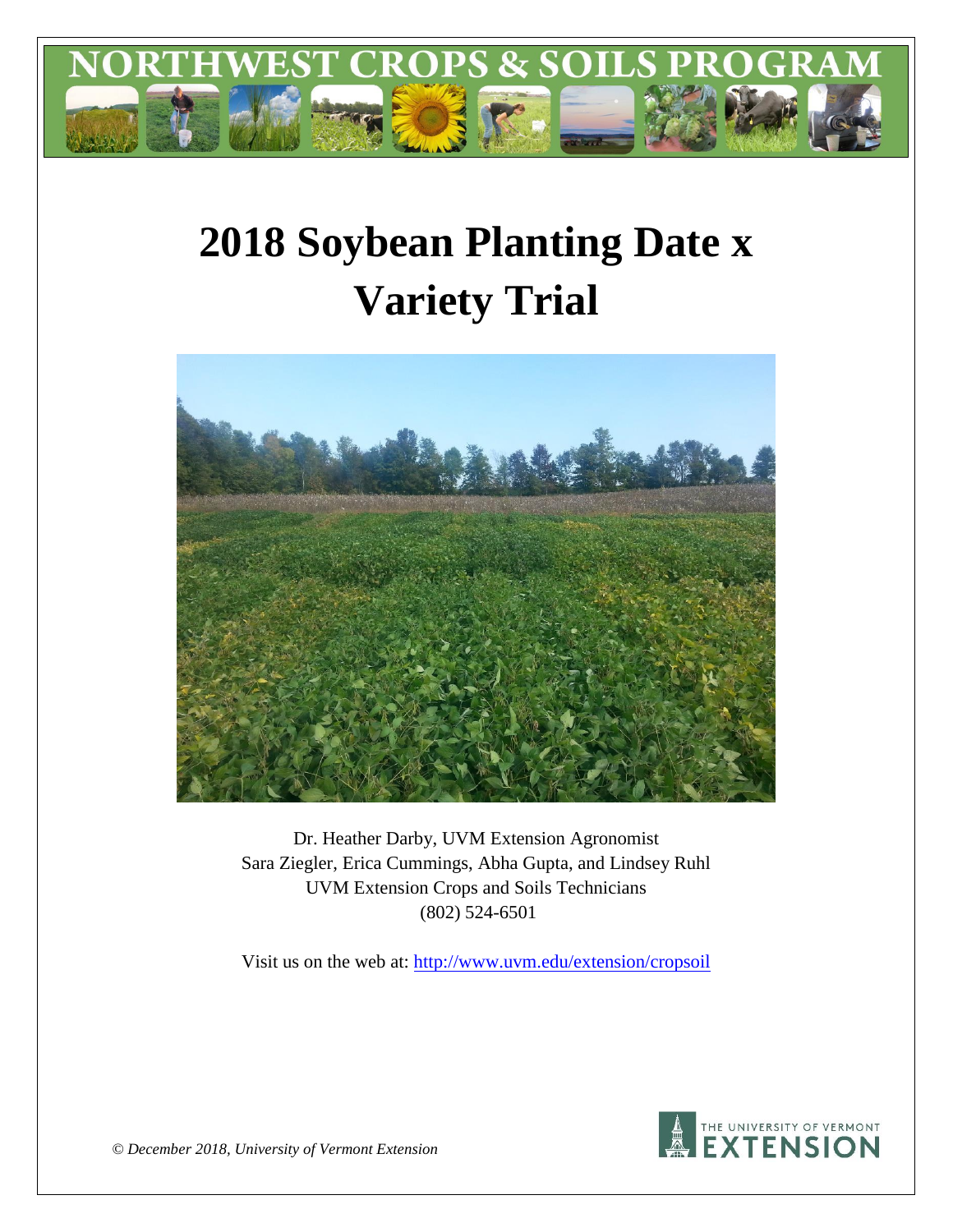#### **2018 SOYBEAN PLANTING DATE X VARIETY TRIAL Dr. Heather Darby, University of Vermont Extension [heather.darby\[at\]uvm.edu](mailto:heather.darby@uvm.edu?subject=2012%20Short%20Season%20Corn%20Report)**

In 2018, the University of Vermont Extension Northwest Crops and Soils Program investigated the impact of soybean variety and planting date on yield and quality at Borderview Research Farm in Alburgh, VT. Soybeans can be grown for human consumption, animal feed, and biodiesel. Livestock farmers are interested in producing more of their own grains and as a result, soybean acreage in Vermont is increasing. Given the short growing season in Vermont, it is important to understand optimum planting dates to obtain the highest yields. In an effort to support and expand the local soybean market throughout the northeast, the University of Vermont Extension Northwest Crop and Soils (NWCS) Program, as part of a grant from the Eastern Soybean Board, established a trial in 2018 to determine optimal planting dates for soybeans that maximize yield and quality in our northern climate.

# **MATERIALS AND METHODS**

Two soybean varieties of varying maturity, whose characteristics are listed in Table 1, were obtained from Seedway, LLC (Hall, NY). The two soybean varieties (early and late maturity) were planted across five planting dates spaced approximately one week apart.

| Table 1. Suyutan varietles evaluated in Alburgii, VI, 2010. |              |                   |                       |  |  |  |
|-------------------------------------------------------------|--------------|-------------------|-----------------------|--|--|--|
| <b>Variety</b>                                              | Company      | <b>Traits</b>     | <b>Maturity group</b> |  |  |  |
| SG1055                                                      | Seedway, LLC | RR2Y              | 1.O                   |  |  |  |
| SG1776                                                      | Seedway, LLC | RR <sub>2</sub> Y |                       |  |  |  |

#### **Table 1. Soybean varieties evaluated in Alburgh, VT, 2018.**

RR2Y – Roundup Ready 2 Yield soybeans contain genes to increase the number of 3, 4, and 5-bean pods per plant.

The soil type at the Alburgh location was Benson rocky silt loam (Table 2). The seedbed was prepared using a moldboard plow and then disked prior to seeding. The previous crop was corn silage. The plot design was a randomized block with split plots and four replications. The main plots were five planting dates and the split plots were two varieties with varying maturities.

#### **Table 2. Soybean trial specifics for Alburgh, VT, 2018.**

|                                     | <b>Borderview Research Farm Alburgh, VT</b> |  |  |
|-------------------------------------|---------------------------------------------|--|--|
| Soil types                          | Benson rocky silt loam 8-15% slope          |  |  |
| Previous crop                       | Corn silage                                 |  |  |
| Tillage operations                  | Moldboard plow and disc                     |  |  |
| Plot size (feet)                    | 5 x 20                                      |  |  |
| Row spacing (inches)                | 30                                          |  |  |
| Replicates                          |                                             |  |  |
| Starter fertilizer (gal $ac^{-1}$ ) | 5 gal ac <sup>-1</sup> 9-18-9               |  |  |
| Planting dates                      | 18-May, 25-May, 1-Jun, 7-Jun, 15-Jun        |  |  |
| Harvest date                        | 17-Oct                                      |  |  |

Plots were planted on18-May, 25-May, 1-Jun, 7-Jun, and 15-Jun with a 4-row cone planter with John Deere row units fitted with Almaco seed distribution units (Nevada, IA). Starter fertilizer (9-18-9) was applied at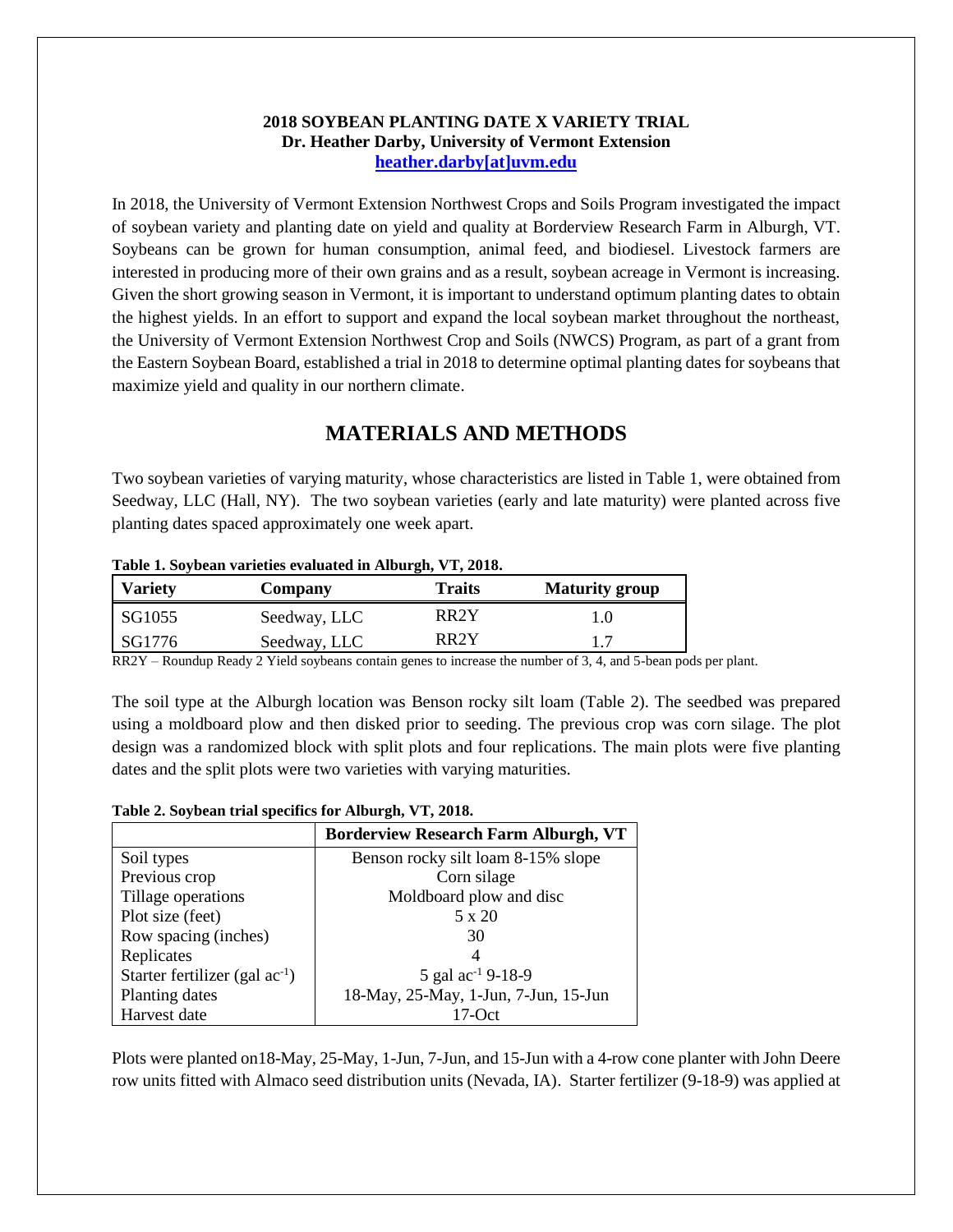a rate of 5 gal ac<sup>-1</sup>. Plots were 20' long and consisted of two rows spaced at 30 inches. The seeding rate was 185,000 seeds ac<sup>-1</sup>. Soybean growth stage was recorded for each plot on 1-Aug and 16-Aug.

On 17-Oct, the soybeans were harvested using an Almaco SPC50 small plot combine. Seed was cleaned with a small Clipper M2B cleaner (A.T. Ferrell, Bluffton, IN). They were then weighed for plot yield, tested for harvest moisture and test weight using a DICKEY-John Mini-GAC Plus moisture and test weight meter.

Yield data and stand characteristics were analyzed using mixed model analysis using the mixed procedure of SAS (SAS Institute, 1999). Replications within trials were considered random effects, and treatments were treated as fixed. Treatment mean comparisons were made using the Least Significant Difference (LSD) procedure when the F-test was considered significant ( $p<0.10$ ).

Variations in yield and quality can occur because of variations in genetics, soil, weather, and other growing conditions. Statistical analysis makes it possible to determine whether a difference among hybrids is real

or whether it might have occurred due to other variations in the field. At the bottom of each table a LSD value is presented for each variable (i.e. yield). Least Significant Differences (LSDs) at the 0.10 level of significance are shown. Where the difference between two hybrids within a column is equal to or greater than the LSD value at the bottom of the column, you can be sure that for 9 out of 10 times, there is a real difference between the two hybrids. In this example, hybrid C is

| <b>Hybrid</b> | Yield  |
|---------------|--------|
| A             | 6.0    |
| B             | $7.5*$ |
| C             | $9.0*$ |
| LSD           | 2.0    |

significantly different from hybrid A but not from hybrid B. The difference between C and B is equal to 1.5, which is less than the LSD value of 2.0. This means that these hybrids did not differ in yield. The difference between C and A is equal to 3.0, which is greater than the LSD value of 2.0. This means that the yields of these hybrids were significantly different from one another.

### **RESULTS**

Weather data was recorded with a Davis Instrument Vantage Pro2 weather station, equipped with a WeatherLink data logger at Borderview Research Farm in Alburgh, VT (Table 3). Overall the season was hotter and dryer than normal. A total of 15" of rain fell during the soybean growing season. Precipitation was approximately 60% of normal. During the growing season, there were only six rain events that resulted in greater than 0.75 inches of accumulation. These six events constituted approximately 36% of the total rainfall. Consequently, there were several extended periods with very little to no rainfall. The longest period was approximately 25 days with less than 0.25 inches of accumulated rainfall. Temperatures were above normal Jul-Sep. Overall, 2731 growing degree days (GDDs) were accumulated May-October, 520 above the 30-year normal.

| Alburgh, VT                         | May     | June    | <b>July</b> | <b>August</b> | <b>September</b> | <b>October</b> |
|-------------------------------------|---------|---------|-------------|---------------|------------------|----------------|
| Average temperature $({}^{\circ}F)$ | 59.5    | 64.4    | 74.1        | 72.8          | 63.4             | 45.8           |
| Departure from normal               | 3.10    | $-1.38$ | 3.51        | 3.96          | 2.76             | $-2.36$        |
|                                     |         |         |             |               |                  |                |
| Precipitation (inches)              | 1.9     | 3.7     | 2.4         | 3.0           | 3.5              | 3.5            |
| Departure from normal               | $-1.51$ | 0.05    | $-1.72$     | $-0.95$       | $-0.16$          | $-0.07$        |

**Table 3. Weather data for Alburgh, VT, 2018.**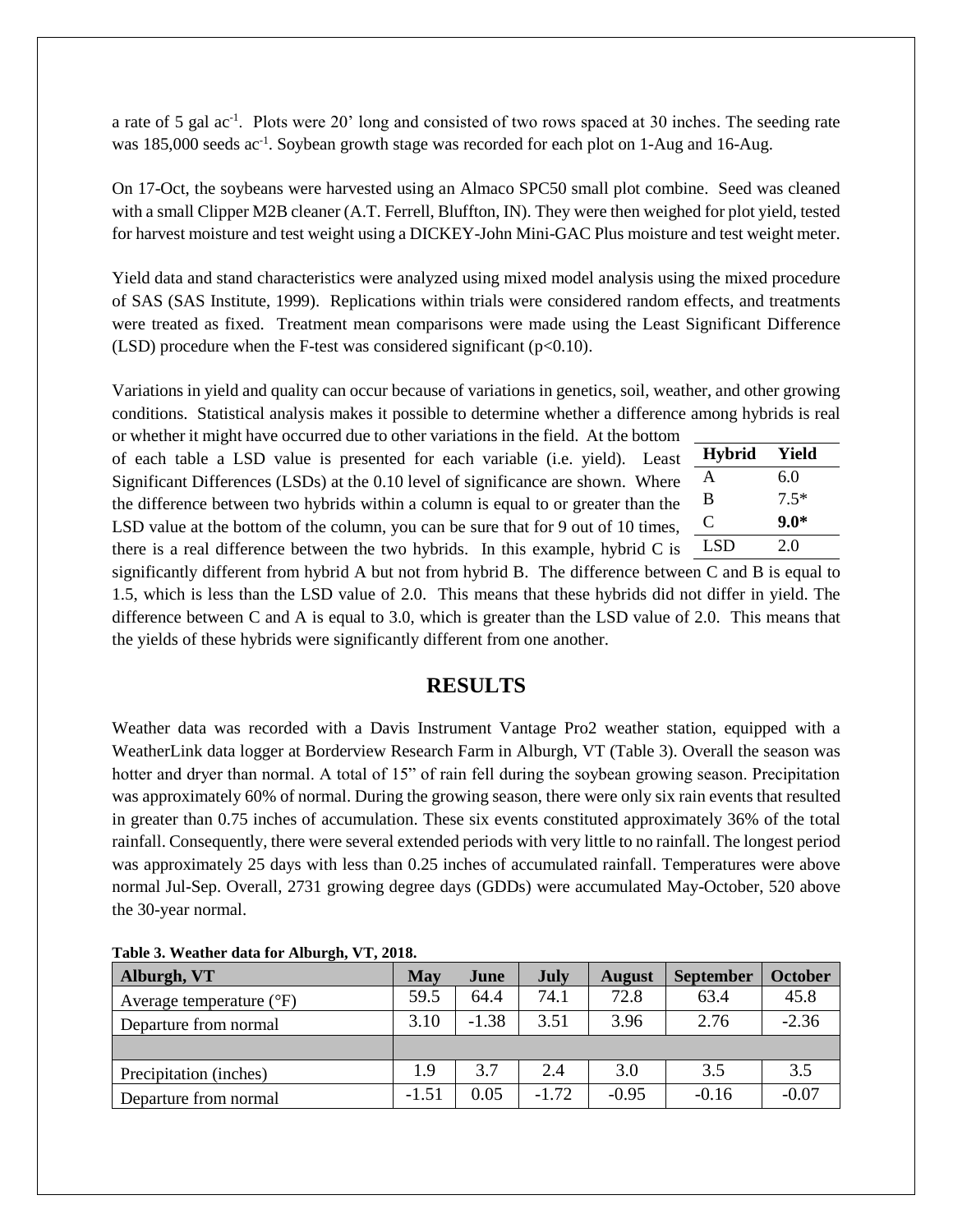| Growing Degree Days (base $50^{\circ}$ F)                                                                                                                                                                                                                                                                                                                                                                     | 352 | 447 | 700 | 696 | $42-$ |  |
|---------------------------------------------------------------------------------------------------------------------------------------------------------------------------------------------------------------------------------------------------------------------------------------------------------------------------------------------------------------------------------------------------------------|-----|-----|-----|-----|-------|--|
| Departure from normal                                                                                                                                                                                                                                                                                                                                                                                         |     |     |     |     | 109   |  |
| $\mathbf{H}^{\bullet}$ , $\mathbf{H}^{\bullet}$ , $\mathbf{H}^{\bullet}$ , $\mathbf{H}^{\bullet}$ , $\mathbf{H}^{\bullet}$ , $\mathbf{H}^{\bullet}$ , $\mathbf{H}^{\bullet}$ , $\mathbf{H}^{\bullet}$ , $\mathbf{H}^{\bullet}$ , $\mathbf{H}^{\bullet}$ , $\mathbf{H}^{\bullet}$ , $\mathbf{H}^{\bullet}$ , $\mathbf{H}^{\bullet}$ , $\mathbf{H}^{\bullet}$ , $\mathbf{H}^{\bullet}$ , $\mathbf{H}^{\bullet}$ |     |     |     |     |       |  |

Historical averages are for 30 years of NOAA data (1981-2010) from Burlington, VT.

#### *Impact of Variety x Planting Date Interactions*

There was a significant variety x planting date interaction for test weight indicating that the maturities responded differently in terms of test weight when planted on different dates. Generally, as planting dates become later, farmers must modify varieties to fit the length of the growing season. Hence, with later planting dates generally shorter season varieties begin to outperform longer season types. This trend was observed this year as the 1.0 maturity group variety produced soybeans with higher test weight than the 1.7 maturity group variety at the later planting dates (Figure 1). The highest test weight was obtained by planting the late maturing variety on the third date and the early maturing variety on the fourth planting. Both varieties eventually showed declining test weights with later planting dates, however the early maturing variety remained higher.



**Figure 1. Soybean variety x planting date interaction for test weight, 2018.**

#### *Impact of Variety*

The two soybean maturities performed significantly different in terms of yield but were statistically similar in moisture at harvest and test weight (Table 4). Moisture at harvest averaged 14.7% and did not differ statistically indicating that both the longer and shorter season varieties reached similar maturity by the time of harvest. Both required some drying prior to storage. Similarly, test weights average 57.4 lbs bu<sup>-1</sup> for both varieties, which is below the industry standard of  $60$  lbs bu<sup>-1</sup>. This is likely due to low rainfall throughout the growing season leading to reduced seed fill. Yields did vary statistically between the two varieties. The late maturing variety, 1776, yielded 3189 lbs ac<sup>-1</sup> or 53.1 bu ac<sup>-1</sup>. Overall, this was 475 lbs ac<sup>-1</sup> more than the early maturing variety 1055.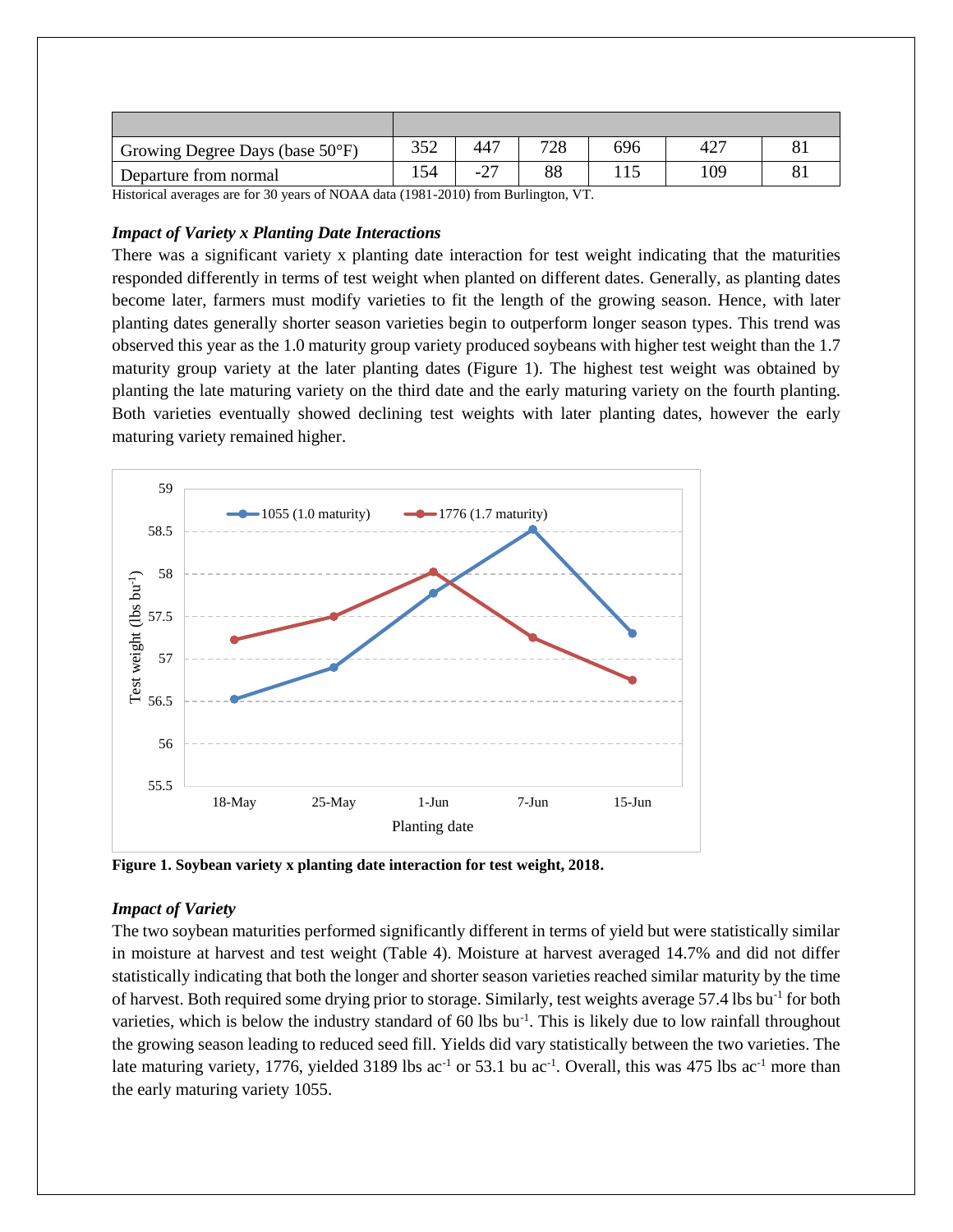| <b>Variety</b>   | <b>Maturity group</b> | <b>Harvest moisture</b> | <b>Test weight</b>     | Yield @ 13% moisture     |                |
|------------------|-----------------------|-------------------------|------------------------|--------------------------|----------------|
|                  |                       | $\%$                    | $lbs$ bu <sup>-1</sup> | $\ln$ s ac <sup>-1</sup> | $bu$ $ac^{-1}$ |
| SG1055           | 1.0                   | 14.7                    | 57.4                   | 2714                     | 45.2           |
| SG1776           | 1.7                   | 14.6                    | 57.4                   | 3189                     | 53.1           |
| LSD $(p = 0.10)$ |                       | <b>NS</b>               | <b>NS</b>              | 388                      | 6.47           |
| Trial Mean       |                       | 14.7                    | 57.4                   | 2951                     | 49.2           |

**Table 4. Harvest characteristics of soybeans by variety, 2018.**

The top performing variety is indicated in **bold**.

NS- Not statistically significant.

#### *Impact of Planting Date*

Planting date significantly impacted soybean yield (Table 5). Harvest moistures ranged from 14.2% for the first two planting dates to 15.9% for the fifth planting date. Statistically, the first four planting dates produced soybeans with statistically similar moisture contents at harvest. Test weights ranged from 56.9 to 57.9 lbs bu<sup>-1</sup>. The third and fourth planting dates produced soybeans with the highest test weights of 57.9 lbs bu<sup>-1</sup>. Although these differed statistically, all planting dates produced soybeans with test weights below the industry standard of 60 lbs bu<sup>-1</sup>. This was likely due to the drought conditions throughout the growing season. Soybean yields ranged from 2408 to 3362 lbs  $ac^{-1}$  or 40.1 to 56.0 bu  $ac^{-1}$ . Earlier planting dates produced significantly higher yields than later planting dates. Statistically, the first three planting dates produced similar yields, which were almost 1000 lbs  $ac^{-1}$  or 16 bu  $ac^{-1}$  higher than the fourth and fifth planting date yields (Figure 2).

| <b>Planting Date</b> | <b>Harvest moisture</b> | <b>Test weight</b>     | Yield @ 13% moisture          |                   |
|----------------------|-------------------------|------------------------|-------------------------------|-------------------|
|                      | $\%$                    | $lbs$ bu <sup>-1</sup> | $\text{lbs}$ ac <sup>-1</sup> | bu $ac^{-1}$      |
| 18-May               | 14.2a                   | 56.9c                  | 3344a                         | 55.7a             |
| $25-May$             | 14.2a                   | 57.2b                  | 3362a                         | 56.0a             |
| $1-J$ un             | 14.4a                   | 57.9a                  | 3171a                         | 52.8a             |
| $7-Jun$              | 14.7a                   | 57.9a                  | 2473b                         | 41.2 <sub>b</sub> |
| $15$ -Jun            | 15.9b                   | 57.0bc                 | 2408b                         | 40.1 <sub>b</sub> |
| LSD $(p = 0.10)$     | 0.793                   | 0.643                  | 613                           | 10.2              |
| <b>Trial Mean</b>    | 14.7                    | 57.4                   | 2951                          | 49.2              |

#### **Table 5. Harvest characteristics of soybeans by planting date, 2018.**

The top performing planting date is indicated in **bold**.

Within a column, planting dates with the same letter performed statistically similar.